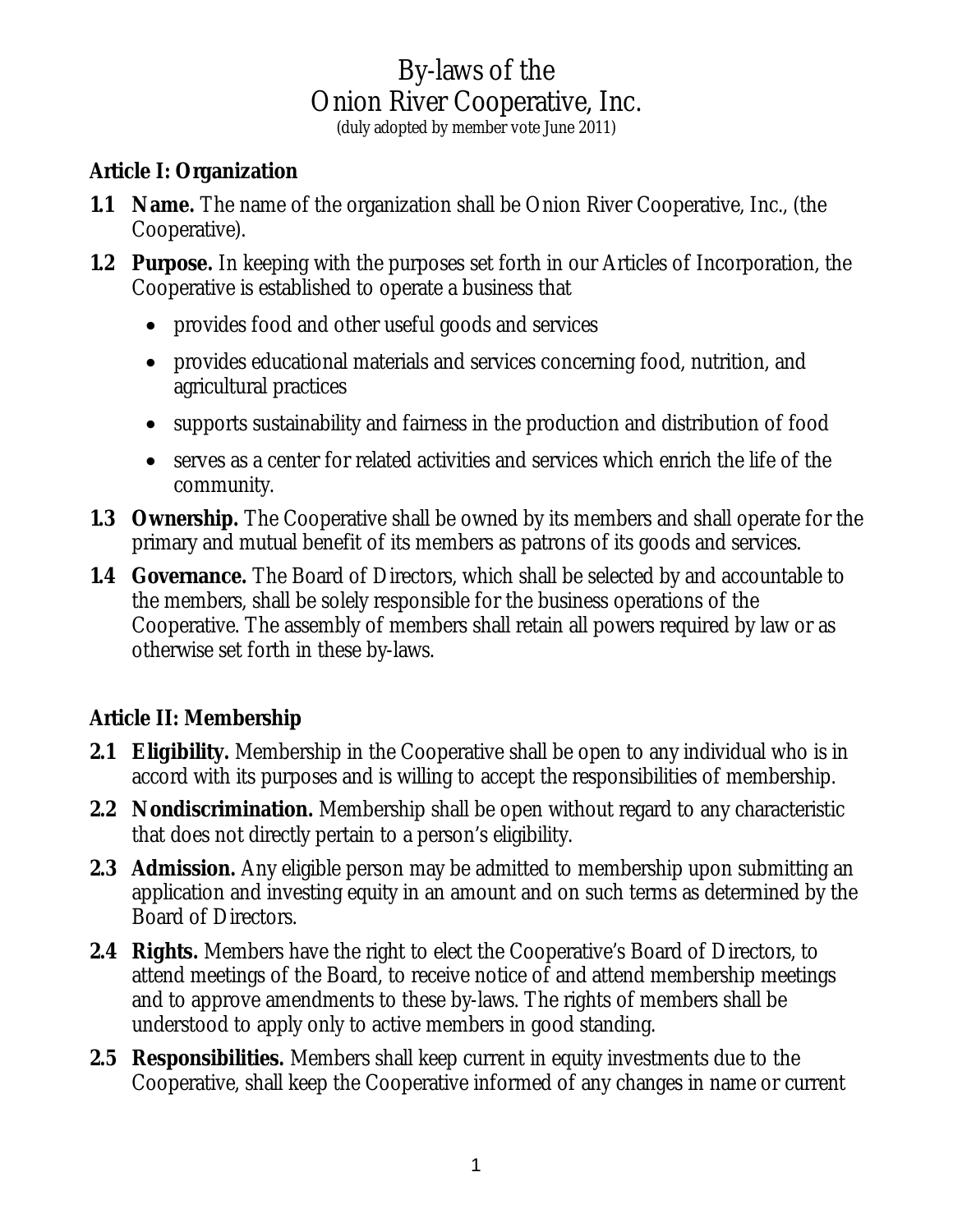(duly adopted by member vote June 2011)

address, and shall abide by these by-laws and the policies and decisions of the membership or the Board. A member who upholds these responsibilities is considered an active member in good standing.

- **2.6 Termination of Membership.** A member may terminate his or her membership voluntarily at any time by written notice to the Cooperative. Membership may be terminated involuntarily by the Board for cause after the member is provided fair notice of the reasons for proposed termination and an opportunity to respond in person or in writing to such reasons. Reasons for proposed termination may include, but not be limited to: intentional or repeated violation of any provision of the By-Laws or Policies of the Cooperative; actions that will impede the Cooperative from accomplishing its purposes; actions or threats that adversely affect the interests of the Cooperative or its members; willful obstruction of any lawful purpose or activity of the Cooperative; or breach of any contract with the Cooperative.
- **2.7 Return of Equity.** Equity shall be returned upon termination of membership in the Cooperative, under terms determined by the Board of Directors, provided that the Board has determined that the equity is no longer necessary for the reasonable or prospective capital needs of the Cooperative.
- **2.8 Voting Rights.** Each member shall have one vote and no more on all matters submitted to members. Voting shall be accomplished through methods and means established by the Board of Directors. Notice of the vote shall be posted in a conspicuous place at the Cooperative and communicated to members not less than four weeks prior to the end of the election period. Proxy voting is not allowed.

### **Article III: Member Meetings**

- **3.1 Annual Meeting.** A membership meeting shall be held each year at a time and place to be determined by the Board. The purpose of such a meeting shall be to hear reports on operations and finances, to review issues that vitally affect the Cooperative, and to transact such other business as may come before the meeting.
- **3.2 Special Meetings.** Special Meetings of the membership may be called by the Board of Directors, either by decision of the Board or in response to a written petition of one percent of active members. Notice of special meetings shall be issued to members. In the case of a petition, notice of the special meeting will be issued within ten days after a presentation of the petition to the Board. No business shall be conducted at that special meeting except that specified in the notice of meeting. Decisions made at any special meetings are advisory only.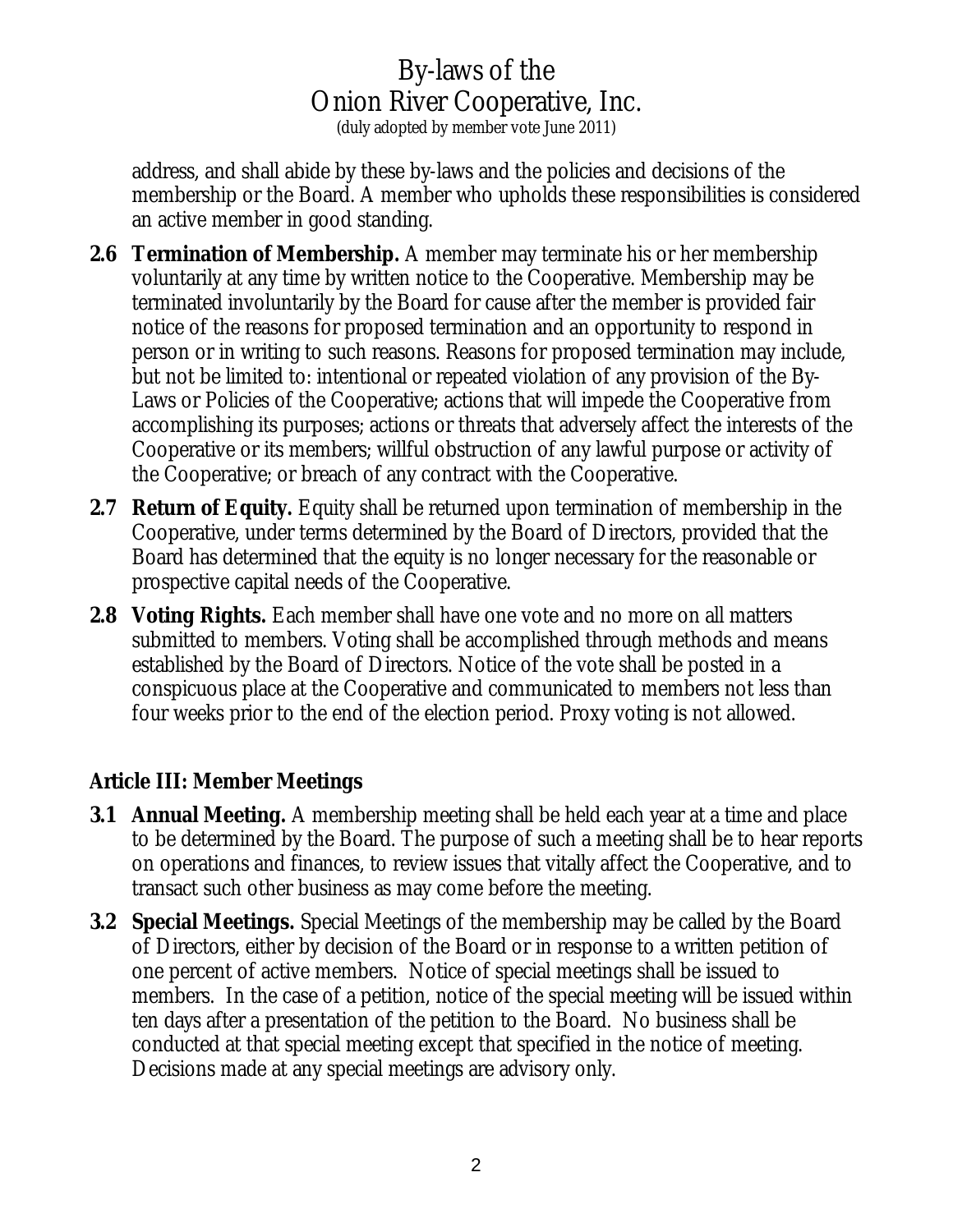(duly adopted by member vote June 2011)

**3.3 Notice of Meetings.** Notice of the date, time, place and purpose of each meeting of the membership shall be posted in a conspicuous place at the Cooperative and communicated to members not less than four (4) weeks prior to the date of the meeting.

#### **Article IV: Board of Directors**

- **4.1 Powers and Duties.** The Board of Directors (Board) shall be composed of nine Directors, elected from among members of the Cooperative. The Board shall have full power to govern the Cooperative, including, but not limited to, hiring management and evaluating its performance, implementing fiscal controls, borrowing money and granting security therefore, ensuring fair and equitable conditions of employment, leadership in the realm of long range policy, and assuring that the mission of the Cooperative is carried out. The Board will maintain a written record of its policy decisions. Board members shall serve a term of three years and shall serve staggered terms so that approximately one-third of the Board is elected each year.
- **4.2 Elections.** Elections shall occur annually, in a manner prescribed by the Board.
- **4.3 Vacancies.** Any vacancy among Directors elected by the members may be filled by appointment by the Board. A Director so appointed shall act as Director and shall serve until completion of the next election process, during which the members shall elect a Director to complete the pertinent term.
- **4.4 Term Limits.** No Board member may serve more than nine consecutive years.
- **4.5 Employees.** No more than 2 employees of the Cooperative may serve on the Board at the same time.
- **4.6 Board Meetings.** The Board shall hold regular meetings at such time and place as it shall determine, and all Board members shall be notified in writing of said meeting at least ten days in advance. Notice of Board meetings shall be issued to members no less than nine days in advance. Meetings will be open to all members unless the Board decides to go into executive session regarding confidential matters such as: labor relations or personnel issues; negotiation of a contract; discussion of strategic goals or business plans, the disclosure of which would adversely impact the Cooperative's position in the marketplace; and/or discussion of a matter that may, by law, be considered confidential.
- **4.7 Quorum.** A majority of the current Board members shall constitute a quorum. No decision will be made at a meeting of the Board without a quorum.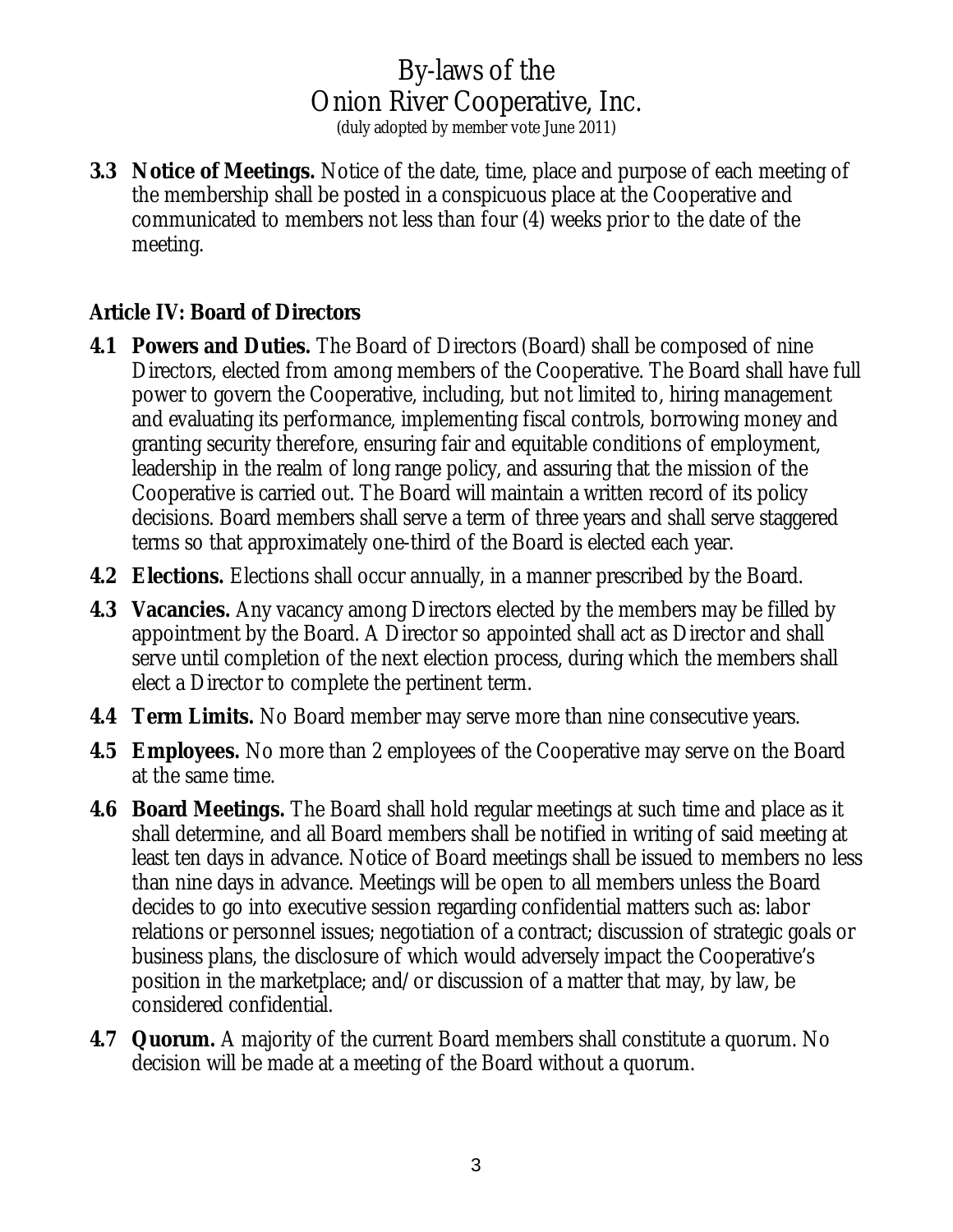(duly adopted by member vote June 2011)

- **4.8 Action Without Meeting.** Any action required to be taken, or which may be taken, at a meeting of the Board of Directors may be taken without a meeting if consent in writing, setting forth the action to be taken, is signed by no less than a majority of the current Board.
- **4.9 Removal.** A Board member may be removed by decision of the Board for conduct contrary to the Cooperative or failure to follow Board policies.
- **4.10 Officers.** The Board will designate officers according to the requirements of state law and as necessary for the effective conduct of Board business.
- **4.11 Conflicts of Interest.** Board members shall be under an obligation to disclose their actual or potential conflicts of interest in any matter under consideration by the Board. Board members having such a conflict shall absent themselves from discussion and decision of the matter unless otherwise determined by the Board.
- **4.12 Indemnification.** The Cooperative shall indemnify and reimburse each present, past and future Board member and officer for any claim or liability (including expenses and attorneys fees actually and reasonably incurred in connection therewith) to which such person may become subject by reason of being a Board member or officer. Such indemnification shall be made only if it is determined by the Board that the Board member or officer acted in good faith in the reasonable belief that his or her action was in the best interests of the Cooperative, or as otherwise allowed by law.

#### **Article V: Patronage Dividends**

- **5.1 Allocations to Members.** The Cooperative shall allocate and distribute to members the net profit from business done with them in such a manner as to qualify them as patronage dividends consistent with cooperative principles, applicable state and federal laws and generally accepted accounting principles. The Board of Directors shall determine when and how such allocations and distributions will be made.
- **5.2 Consent of Members.** By obtaining or retaining membership in the Cooperative, each member consents to take into account, in the manner and to the extent required by federal and state tax law, any patronage refund received from the Cooperative. By obtaining and retaining membership in the Cooperative, each member agrees that if his or her patronage refund is not cashed within 90 days of the date on which it was issued by the Cooperative, the Cooperative shall have the right to make a contribution in the name of that member to support the local food system in a manner as may be directed by the Board from time to time.